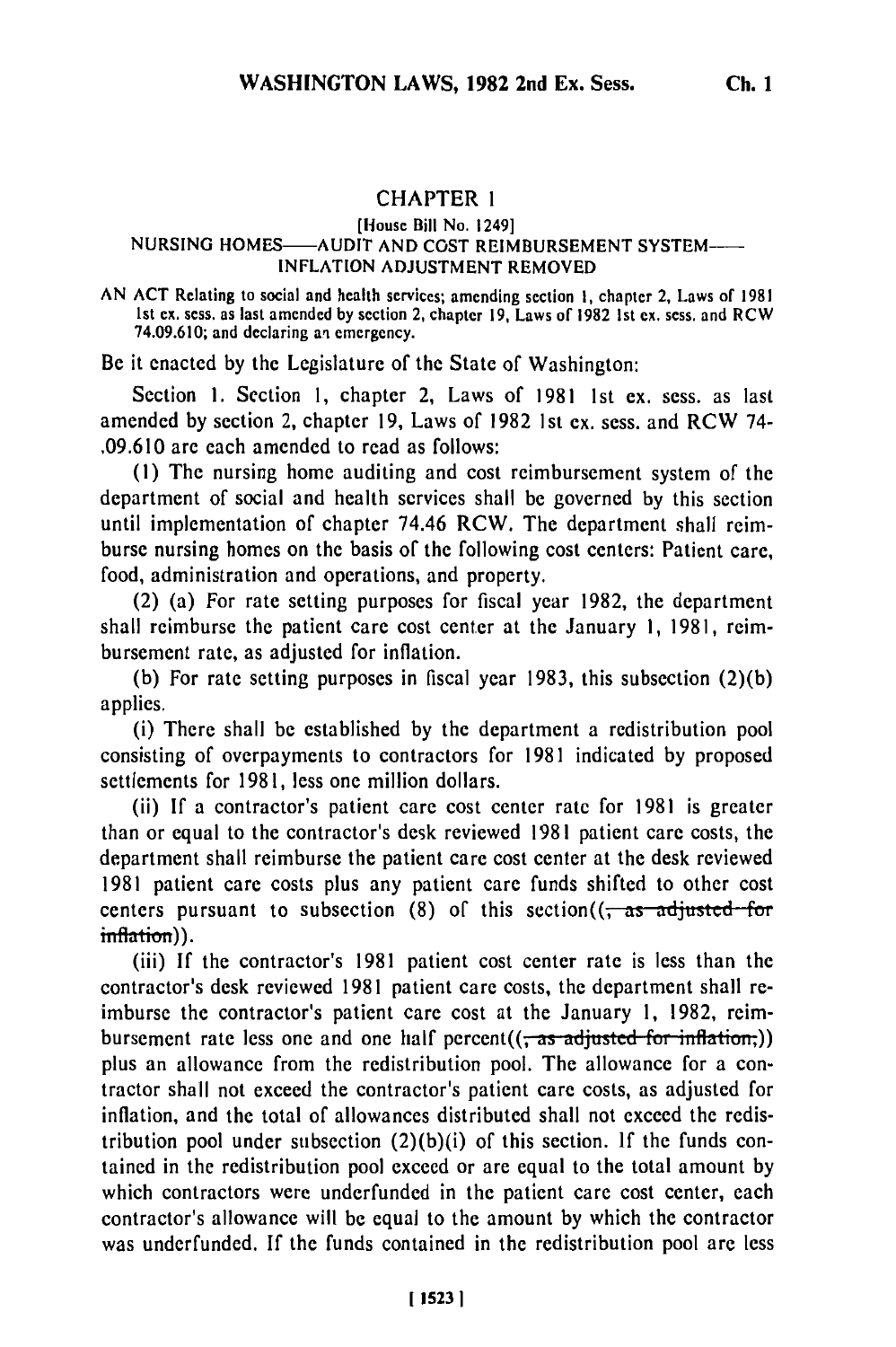than the total amount by which contractors were underfunded in the patient care cost center, each contractor will receive an allowance which shall be a percentage of the amount by which the contractor was underfunded. The percentage shall be determined by dividing the amount of the pool by the total amount of underfunding.

(c) In addition, the reimbursement shall be enhanced by three million dollars for the first year of the biennium and by one million four hundred thousand dollars for the second year of the biennium. These enhancements shall be apportioned among the nursing homes proportionately based on the patient care cost center for each nursing home.

(d) For the purpose of nursing assistant certification, the department shall reimburse at a rate of thirty cents for each medicaid patient day for the first year of the biennium. This is in addition to the January 1, 1981, reimbursement rate.

**(c)** Effective July 1, 1982, the patient care cost center reimbursement rate shall be adjusted as follows:

(i) As used in (ii) of this subsection, patient care consultation refers to medical director, patient activities, physical therapy, speech therapy, occupational therapy, and other therapy consultation.

(ii) The department shall determine the average expense weighted by patient days for patient care consultation taken from the most recently completed cost reports.

In determining the patient care cost to be used for rate setting pursuant to subsections (2)(b)(ii) and (iii) of this section, the department shall not include any cost in excess of the average cost determined under (ii) of this subsection.

(3) Reimbursement for the food cost center shall be at the January **1,** 1981, reimbursement rate, adjusted for inflation.

(4) The administration and operations cost center consists of two components:

(a) (i) For rate setting purposes for fiscal year 1982, the wages for all employees, other than nursing service personnel and administrators and assistant administrators, shall be reimbursed at the January 1, 1981, rate as adjusted for inflation.

(ii) For rate setting purposes for fiscal year 1983:

(A) If the contractor's administration and operations wage component rate for 1981 is greater than or equal to the contractor's desk reviewed 1981 administration and operations wage costs, the department shall reimburse the contractor's administration and operations wage component at the desk reviewed 1081 administration and operations wage component costs ((as adjusted...........ion)). adjusted for inflation)).<br>(B) If the contractor's administration and operations wage component

rate for 1981 is less than the contractor's desk reviewed 1981 administration and operations wage costs, the department shall reimburse the contractor's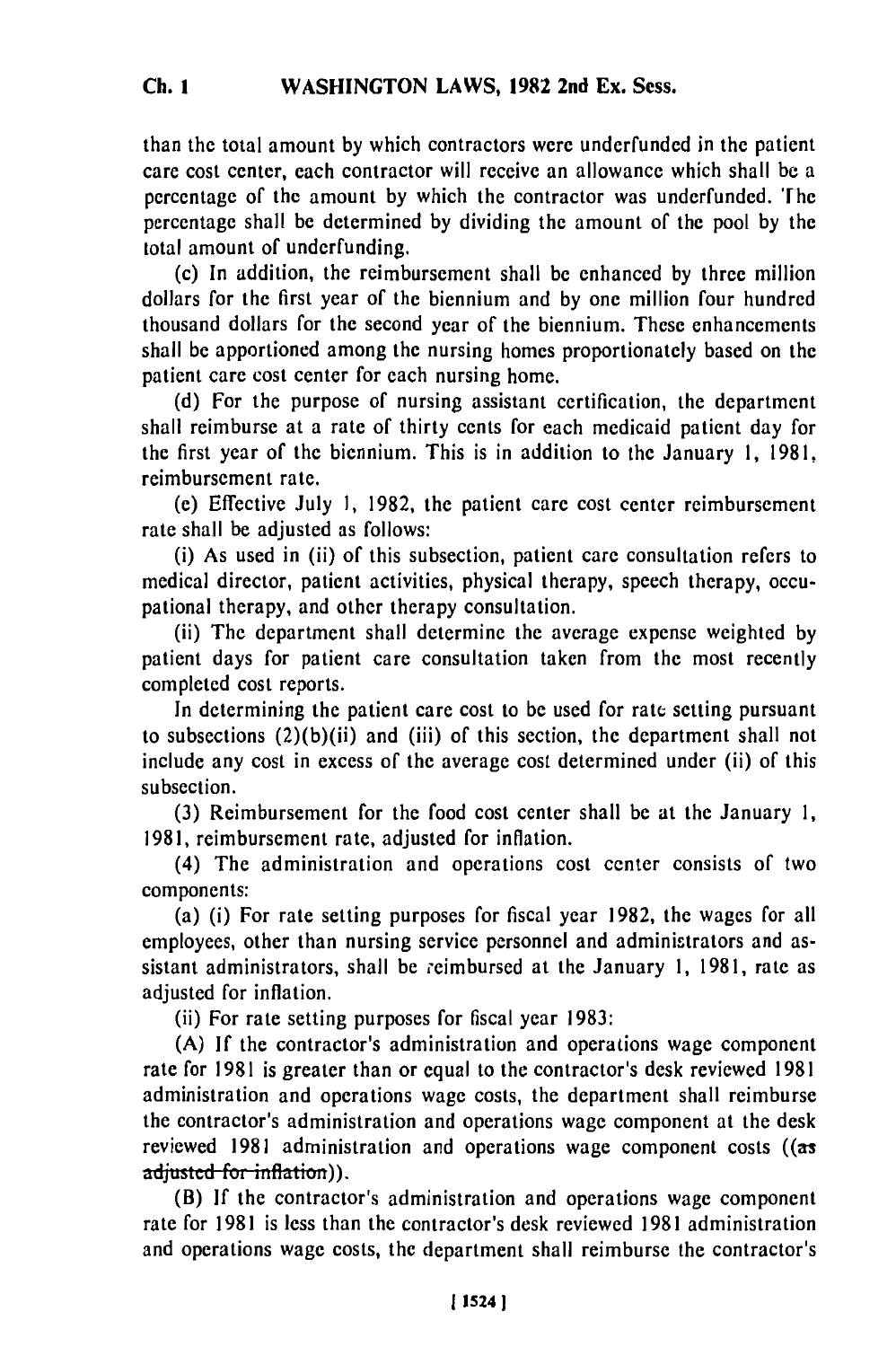**Ch. I**

administration and operations wage component at the January 1, 1981, reimbursement rate ((as adjusted for inflation;)) except that, after distribution of the redistribution pool to contractors underfunded in the patient care cost center pursuant to subsection (2)(b)(iii) of this section, any funds remaining will be distributed to contractors with rates below cost in proportion to the underfunding in this component. This distribution shall not exceed the total of underfunded cost in this component.

**(b)** Reimbursement for administration and operations, including all items not specified in subsections (2), **(3),** (4)(a), **(5),** and **(6)** of this **sec**tion, shall not exceed the eighty-fifth percentile of the costs of all reporting facilities, not including any funds shifted pursuant to subsection **(8)** of this  $section((\tau as \text{ adjusted-for inflation}))$  except that the nursing home facilities may be grouped by factors, other than ownership or legal organizational characteristics, which could reasonably influence cost requirements for **ad**ministration and operations. Effective July **1,** 1982, the administration and operations cost center reimbursement rate shall be adjusted as follows:

(i) As used in (ii) and (iii) of this subsection, administration and operations consultation expense refers to dietary and medical record consultant fees.

(ii) The department shall determine the average expense weighted **by** patient days for administration and operations consultation expense taken from the most recent completed cost report.

(iii) Reimbursement for administration and operations consultation shall be the lesser of the average expense as determined under (ii) of this subsection or the individual facility's costs for administration and operations consultation expenses taken from the most recent completed cost report( $\left(\frac{1}{x}-a\right)$ adjusted for inflation)). This adjustment applies only to the July 1, 1982, through July **1, 1983,** reimbursement period.

**(5)** The return on net invested equity for each facility shall be determined **by** utilizing medicare rules and regulations.

**(6)** Property cost center reimbursement for both leased and owner-operated facilities shall not exceed the predicted cost plus one standard deviation of the necessary and ordinary costs of depreciation, and interest, of owner-operated facilities utilizing a multiple regression formula developed **by** the department of social and health services, recognizing factors which may be significant, including location, age, and type of facility. Rental costs of leased facilities other than those operating as intermediate care facilities for the mentally retarded, and depreciation and interest costs of owner-operated facilities, for leases or mortgages entered into prior to July **1, 1979,** shall be reimbursed to the extent they do not exceed the reimbursement rate payable for the property cost center as of June **30,** 1979, or July **1,** 1979, whichever is higher, adjusted to meet any discrepancies as determined by the federal government between the reimbursements made and the approved state medicaid plan, and adjusted for any approved capitalized additions or